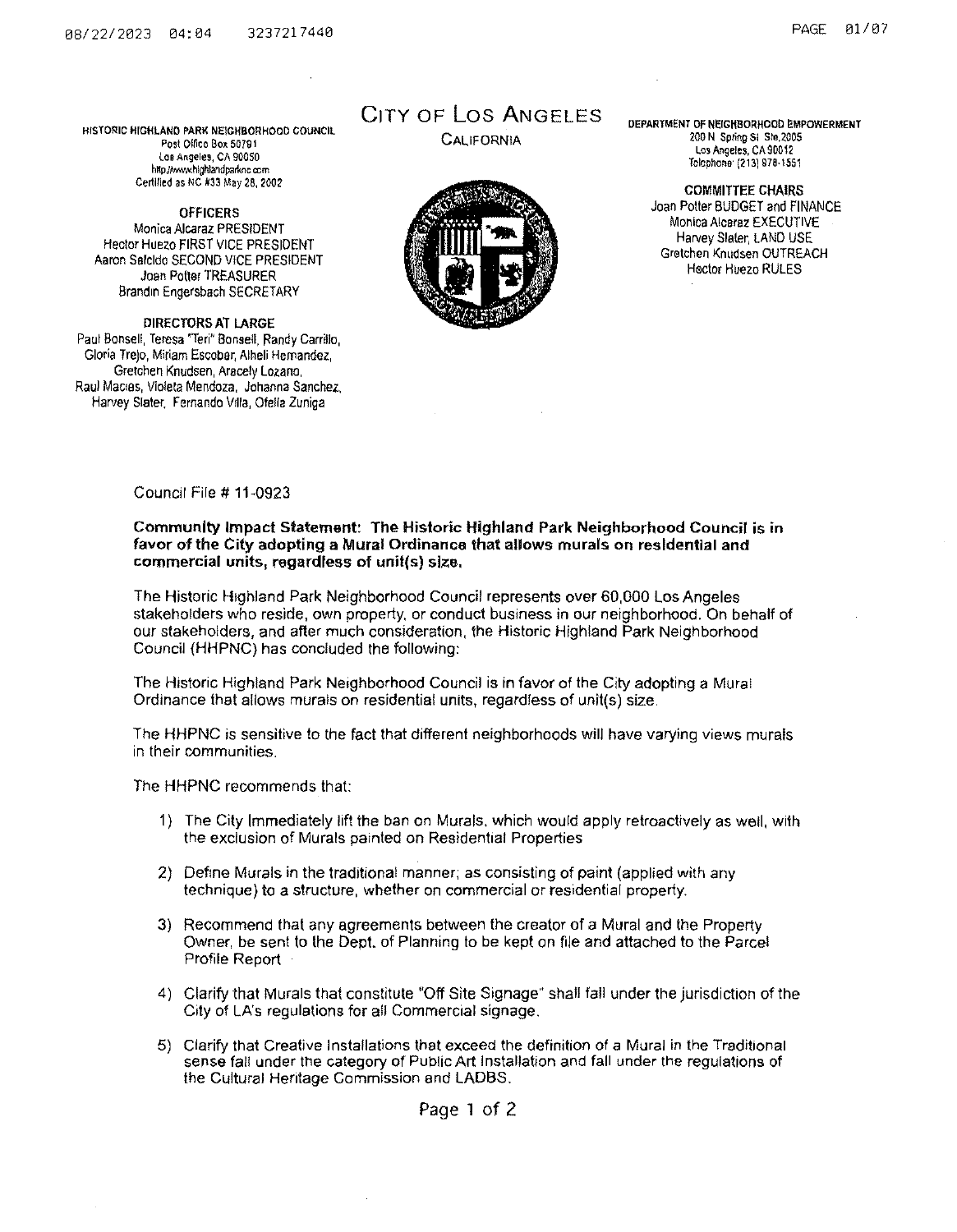- 6) Because Murals have a history of also being a political statement, the HHPNC suggests creatmg a process of Conflict Resolution for when there may be an issue regarding a Mural. This process would begin at the community level, with a hearing, at the Neighborhood Council. If a mediated resolution •s not reached, the next level would be to take the matter before the Cultural Hentage Commission.
- 7) Direct the Department of Planning to develop a Permit Process for Murals on residential properties that includes a mechanism for Neighborhood Council Input as well as review by the Historical Preservation Overlay Zone Board, where applicable. and noticing rules within a 500 foot radius.

Sincerely,

Monisa Alcaraz, President<br>Historic Highland Park Neighborhood Council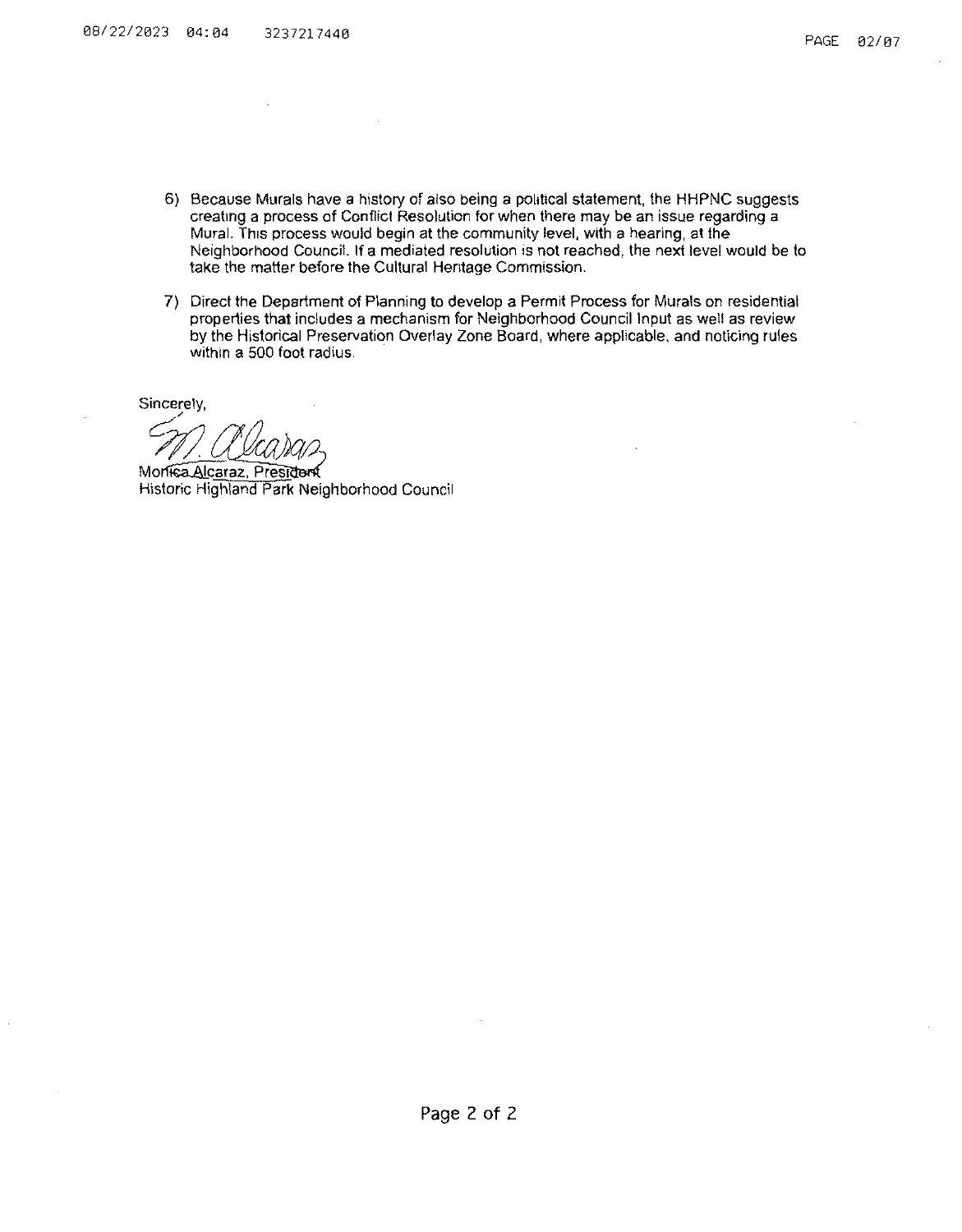HISTORIC HIGHLAND PARK NEIGHBORHOOD COUNCIL Post Office Box 50791 Los Anqeles, CA 90050 http://www.highlandparknc.com Certified as NC #33 May 28, 2002

OFFICERS Monica Alcaraz PRESIDENT Hector Huezo FIRST VICE PRESIDENT Aaron Salcido SECOND VICE PRESIDENT Joan Potter TREASURER Brandln Engersbach SECRETARY

DIRECTORS AT lARGE

Paul Bonsell, Teresa" Tern" Bonsell, Randy Camllo, Glona Trejo, Minam Escobar, Alheli Hernandez, Gretchen Knudsen, Araoely Lozano, Raul Macias, Violeta Mendoza, Ofelia Zuniga, Harvey Slater, Femandao Villa, Johanna Sanchez

# CITY OF los ANGELES

#### **CALIFORNIA**



DEPARTMENT OF NEIGHBORHOOD EMPOWERMENT 200 N. Spring St. Ste.2005 Los Angeles, CA 90012 'relephone (213)978-1551

COMMITTEE CHAIRS Joan Potter BUDGET and FINANCE Monica Alcaraz EXECUTIVE Gretchen Knudsen OUTREACH Hector Huezo- RULES Harvey Slater- LAND USE

# Historic Highland Park Neighborhood Council Notice of Regular Meeting and Agenda Thursday August 15, 2013 Highland Park Senior Center 6152 N. Figueroa St. Los Angeles, CA 90042  $7:00$  p.m.  $-9:00$  p.m.

The public is requested to fill out a "Spenker Card" to address the Board on any agenda item prior to the Board taking action. Public comment is limited to 2 minutes per speaker hut the Board has the discretion to modify the amount of time for any speaker.

When the Bnard considers the agenda item entitled "Public Comments," the public has the right to comment on any matter that is within the Buard's jurisdiction The public may also comment on a specific item listed on this agenda when the Board considers that item In addition, the members of the public may request and receive copies without undue delay of any documents that tre distributed to the Board, unless there is a specific exemption under the Public Records Act that prevents the disclosure of the record. (Govt. Code § 54957 5)

The Historic Highland Park Neighborhood Council holds its regular meetings on the first and third Thursday of every month and may also call any additional required special meetings in accordance with its Bylaws and the Brown Act. The agenda for the regular and special meetings is posted for public review at: (1) Café de Leche located at 5000 York Boulevard. (2) Ramona Hall Community Center located at 4580 North Pigueroa Street, (3) Police Historical Museum Iocated at 6045 York Boulevard. (4) Fire Station #12 located at 5921 North Figueron Street, (5) Highland Market lncated at Figueron of Burwood, and (6) when possible. Arroyo Scco Librnry, 6145 Nonh Figueron Street

The Historic Highland Park Neighborbood Connel complies with Title H of the Americans with Disabilities Act and docs not discriminate on the hasis of any disability. Upon request, the Historic Highland Park Neighborhood Council will provide reasonable accommodations to ensure equal occess to ita programs, services, and activities. Sign language interpreters, assistive listening devices, or other auxiliary aids and/or services may he provided upon request. To ensure the avnilability of services, plense make your request at least 3 business days (72 hours) prior to the meeting you wish to attend by contacting the Department of Neighborhood Councils at (213) 485-1360 or c-mail to NCSupport@lacity org. In compliance with Government Code Section 54957.5, nonexempt writings that are distributed to a majority of all board members in advance of a meeting may he viewed at www.highlandparkne com/ by clicking the Board agenda link or at the seheduled meeting. If you would like a copy of any record rciated to an item on the agenda, plcnse contact Monica Alcaraz at monica alcaraz@Inghlandparkne.com . To request language services please call the Dept of Neighborhoud Empowerment, City of L A of 213.978 1551

SI REQUIERE SERVICIOS DE TRADUCCION. FAVOR DE NOTIFICAR A *I,A OFICINA 3 DIAS DE TRABAJO (72 horas) ANTES DEL EVENTO .* . W *NEC'P.!i'TTA AYrmA* ({)N *F.ST.A AGF.NT>A, POR PAVOR U.AM8 A .NU"f:.#.;TR!l f)PT('INA AI.* (21.~) Jlt.f./,?1.(1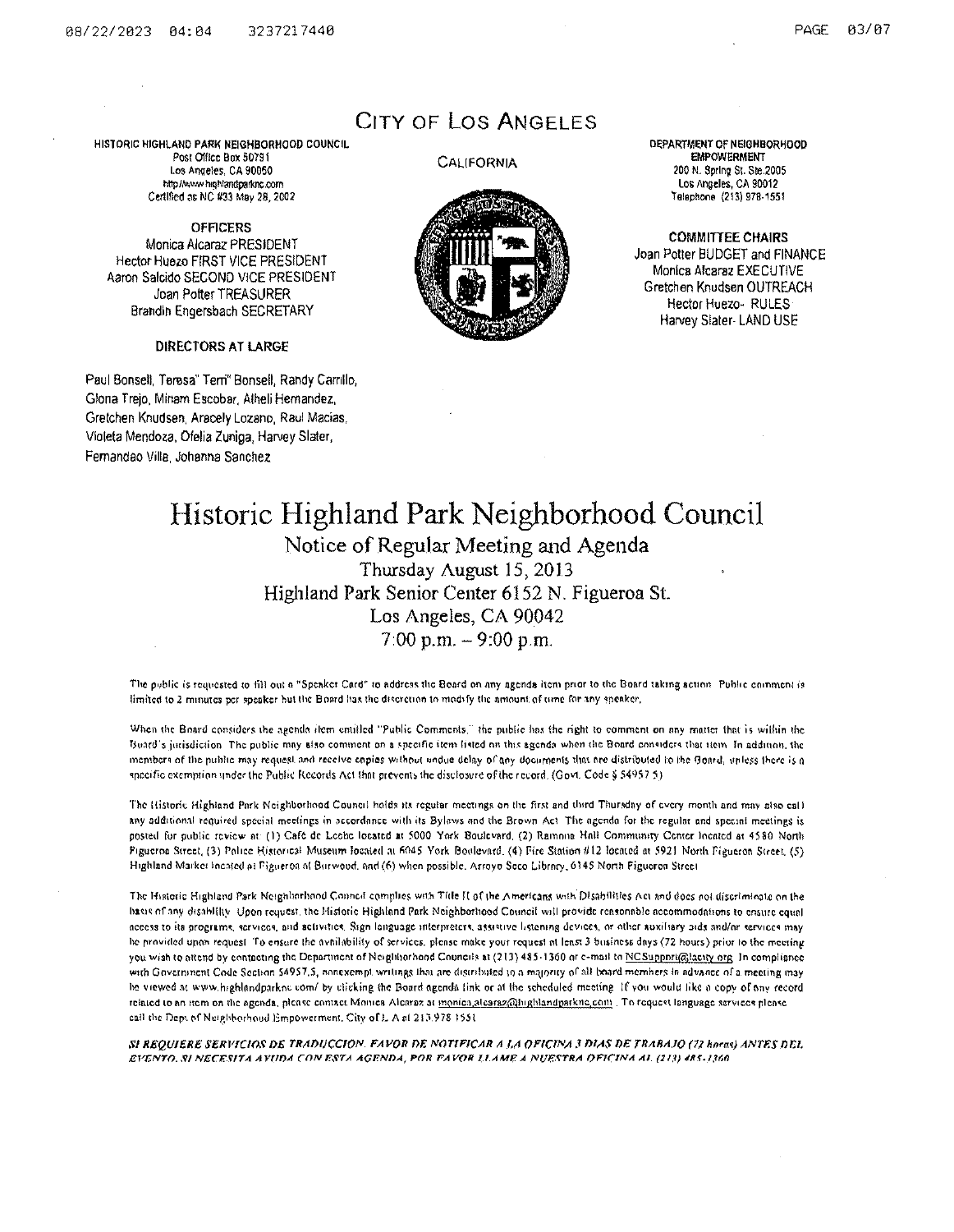# AGENDA

A. Call to Order

B. Roll Call

C. Council District **1** Report

D. Council District 14 Report

E. Assembly District 51 Report

F. Mayor's Office Report

G. President's Report

H. LAPD Report

**I. Board Announcements** 

J. Outreach Committee Report

K. Rules Committee Report

1.. Land Use Committee Report

**M.** Tre.;;~surers **Report** 

N. Public Comments (Limited to 10 minutes, maximum 2 minutes per speaker)

### **ACTION ITEMS**

- 1. Approval of Agenda
- 2. Approval of Minutes: August 1st, 2013
- 3. (5 min) Tabled. DiscussiOn and Possible Action: approve and submit a support letter for the Franchise System for Waste Hauling ordinance, as supported by lAANE- H. Huezo
- 4. (5 min) Discussion and possible action to purchase business cards for Fernando Villa and Johanna Sanchez at the cost of 21.60 for a pack of 200 cards, not to exceed 43 20. - H. Huezo.
- S. (5 min) Discussion and possible action to approve and submit the proposed Draft Community Impact Statement (CIS) regarding the City's mural ordinance, (CF# 11-923). -H. Huezo
- *6* (5 min) Discussion and possible action to establish and elections committee to plan for Spring 2014 elections to begin working with DONE. - H. Huezo
- 7. (5 min) Discussion and possible action to select HHPNC parking permit holders for City Hall· H. **Huezo**
- &. (5 min) Discussion and possible action to approve and submit the proposed Draft Community Impact Statement (CIS) regarding jurisdiction over Neighborhood Council elections (CF# 11- 1912-S1). - H. Huezo
- 9. (10 Min) Discussion an posSible action to submit HHPNC response to the Highland Park Transit Village·s Mitigated Negative Declaration as a Community Impact Statement. -H. Huezo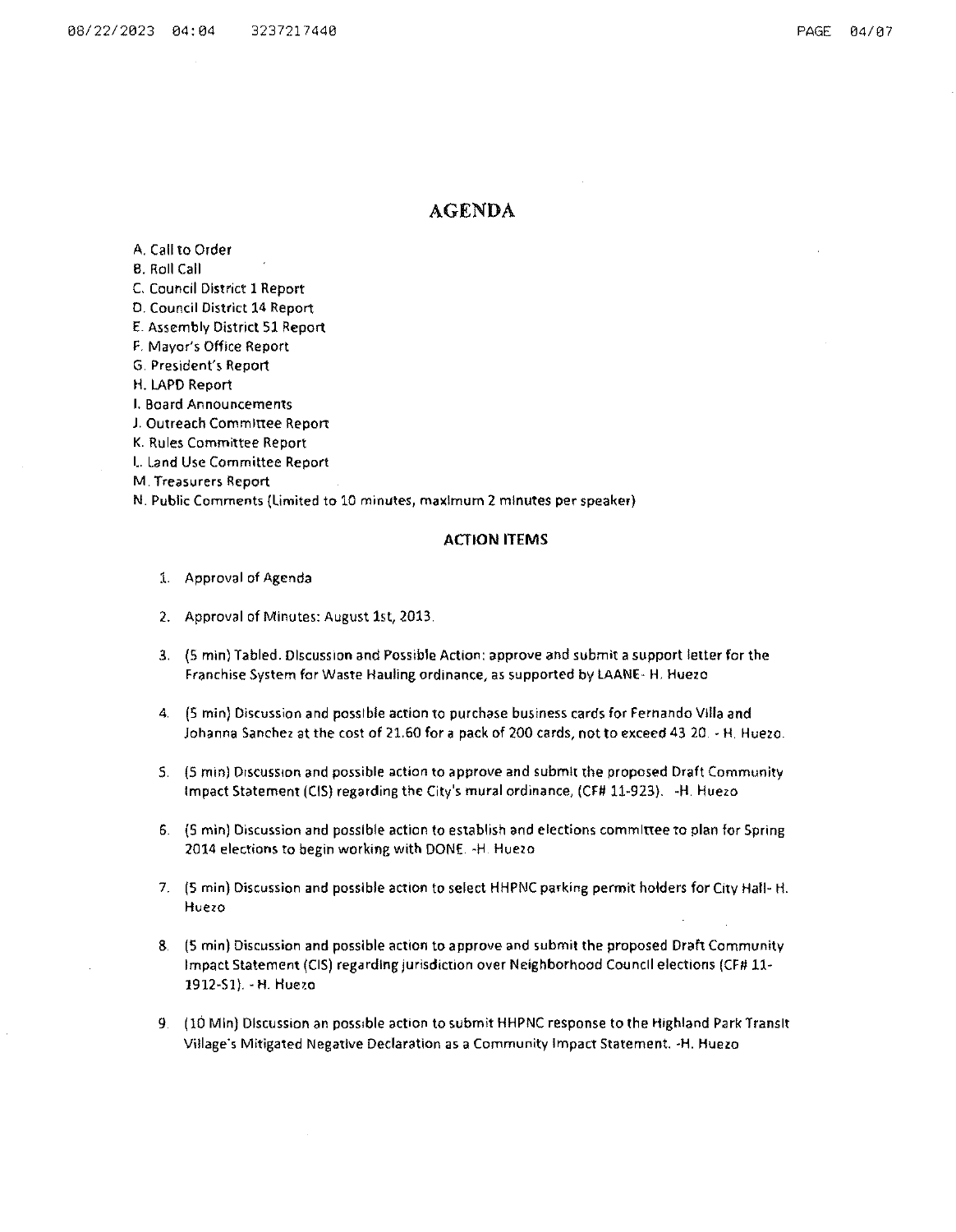- 10 (5 mm) Discussion and possible action to submit a position on Senate Bill405, the state plastic bag ban ordinance. -H. Huezo
- 11 (5 min) Discussion and possible action to designate 2-3 members to have access to submit board approved Community Impact Statements online. -H. Hue2o.
- 12. (5 min) Motion and possible action to approve letter regarding SB 732- CEQA Reform- H. Slater
- 13. (5 min) Motion and possible action to approve a letter to the ZA in support of Maximiliano's expansion application- H. Slater
- 14. (5 min) Motion and possible action to approve a letter to the ZA in support of façade restoration at 5612 N. Figueroa St.- H. Slater
- 15. ( 5 min) Motion and discussion to approve changing the monthly HHPNC meetings to only 1 per month -T Bonsell
- 16. ( 5 mm) Motion and Discussion to approve the replacement of office supplies to the LA Storm Water Program in the amount of not more than \$30.00.-T. Bonsell
- 17. New Business
- 18. Adjournment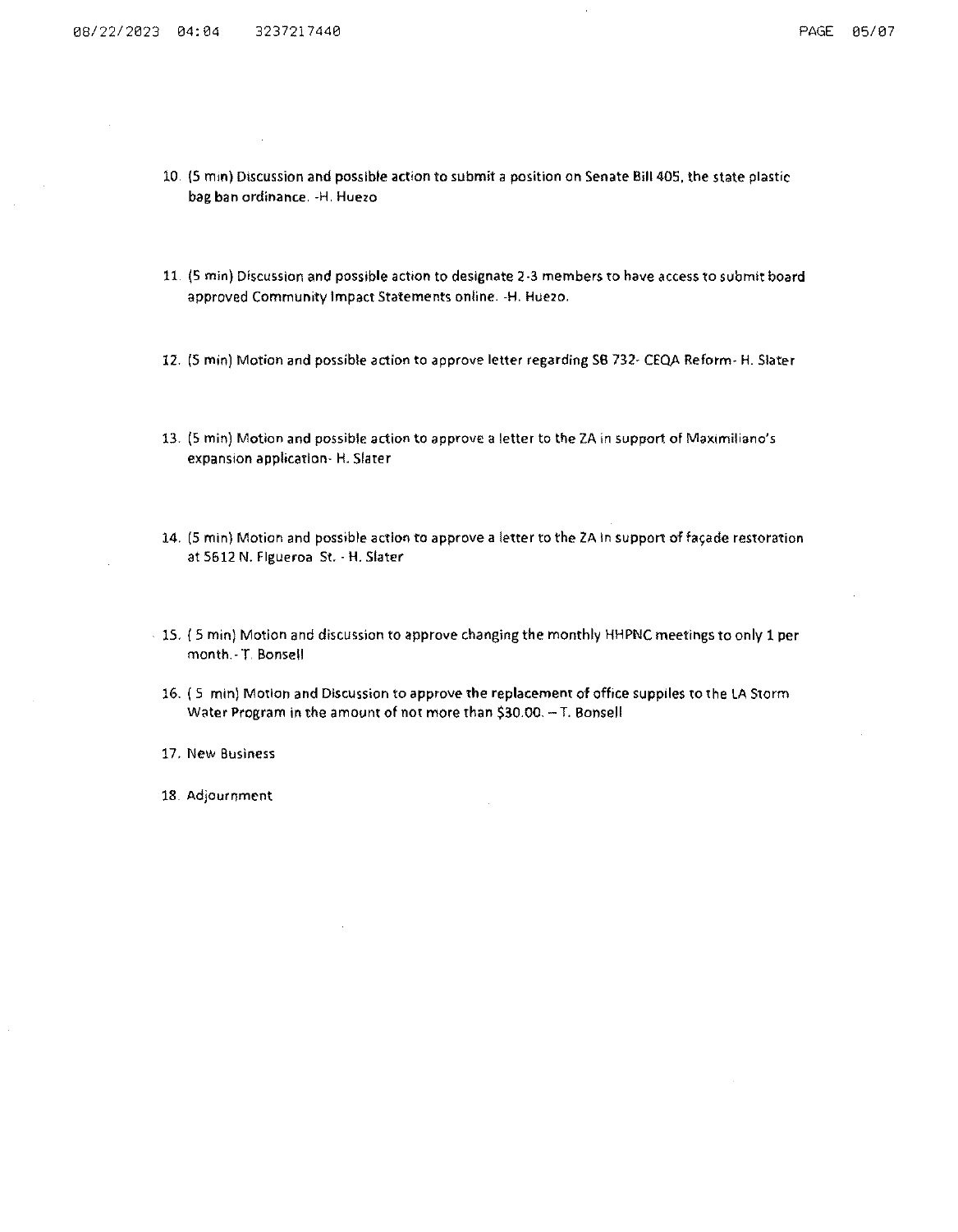#### HHPNC Minutes for 8/15/2013

#### Action Items:

- 1. Approve Agenda
	- A. Motion: T. Bonsell. Second: 0. Zuniga
	- B. H. Huezo: Move Item 10 to end of agenda. H. Slater: Table Item 12
	- c. All in favor: 13. Opposed: o. Abstain: 0

## 2. Approve Minutes

- A. T. Bonsell. Second: A. Lozano
- B. Correction: T. Bonsell and P. Bonsell both absent, not listed.
- C. Motion to Approve with corrections: T. Bonsell. Abstain 2. Minutes Approves

#### 3. Item 3

- A. Move: G. Knudsen. Second: 0. Zuniga
- B. Motion to Table. Allin Favor 13. Opposed: 0. Abstain: 0

### 4. Item 4

- A. Move: T. Bonsell. Second: P. Bonsell
- B. Approve to purchase cards: P. Bonsell. All in Favor: 9. Abstain: 4. Motion Passes
- C. Vote Retake: All in Favor: 9. Abstain: 4. Opposed: 0

### 5. Item 5

A. Move: T. Bonsell. Second: 0. Zuniga

B. Motion to Approve letter with Corrections, strike #7: G. Trejo

C. Amendment: Change language in bolded Community Impact Statement "Commercial Units" All in Favor: 10. Opposed: 1 G. Trejo. Abstain: 1 A. Lozano

D. Amendment: Include language in statement requiring notification within 500ft. All in Favor: 8. Opposed: 4. Abstain: 1 A. Lozano

E. Amendment: T. Bon sell include HPOZ Review. All in Favor: 8. Opposed: 1. Abstain: 4 F. Motion to submit with all corrections/amendments: All in Favor: 4. Opposed: 4. Abstain: 5. Motion Passes.

## 6. Item 6

A. Move: P. Bonsell. Second: o. Zuniga

B. Motion to create ADHOC elections committee: T. Bonsell. All in Favor: 13. Opposed: 0. Abstain: 0

C. Motion: G. TreJo: Table to next meeting. All in Favor: 13. Opposed: 0 Abstain: 0 Motion Passes

# 7. Item 7

A. Move: T. Bonsell. Second: A. Lozano

B. Motion: G. Trejo: Give pass to person who has gone to City Hall the most this month C. Motion: 0. Zuniga: Continue discussion next week when all members are present. All in Favor: 1. Opposed: 10. Abstain: 1

D. Motion: R. Carrillo: Do not designate a person for pass tonight. All in Favor: 3. Opposed: 10. Abstain: 0